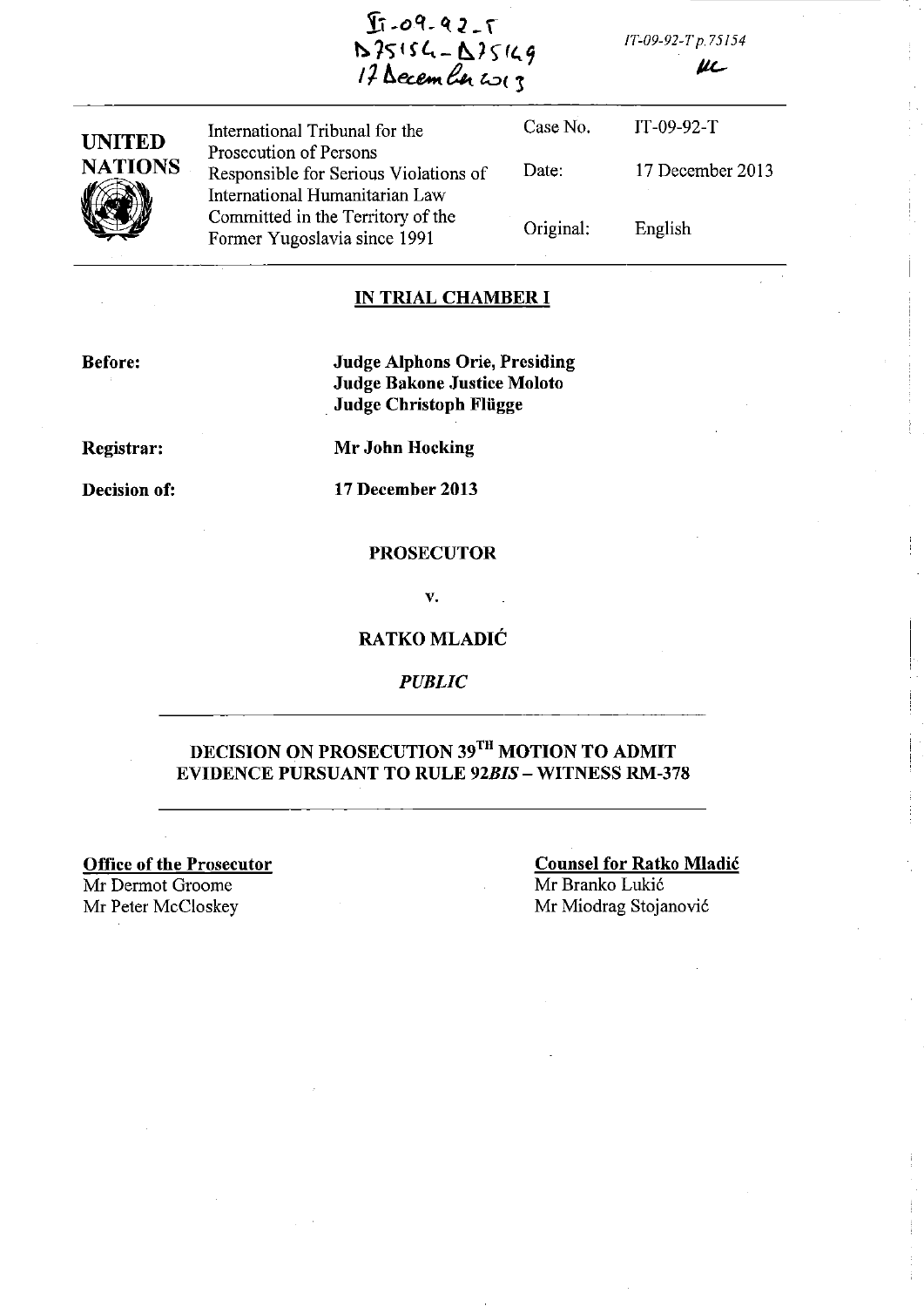*IT-09-92-T p. 75153* 

# **I. PROCEDURAL HISTORY AND SUBMISSIONS OF THE PARTIES**

1. On 26 June 2013, the Prosecution filed a motion seeking leave to amend its Rule 65 *fer*  witness list to add seven witnesses, including Witness RM-378, and the Chamber granted the request on 13 September 2013.<sup>1</sup> On 19 September 2013, the Prosecution filed a motion ("Motion") tendering a written statement of Witness RM-378 pursuant to Rule 92 *his* of the Tribunal's Rules of Procedure and Evidence ("Rules").<sup>2</sup> On 3 October, the Defence requested a 30-day extension to respond to the Motion,<sup>3</sup> and on 4 October 2013, the Chamber granted the Defence 14 days in which to respond, setting the new deadline to 17 October 2013.<sup>4</sup> On 17 October 2013, the Defence filed its response ("Response"), objecting to the Motion in its entirety.<sup>5</sup> On 23 October 2013, the Prosecution requested leave to reply to the Response, and filed its reply.<sup>6</sup>

## **11. APPLICABLE LAW**

2. The Chamber recalls and refers to the applicable law governing the admission of evidence pursuant to Rule 92 *his* of the Rules as set out in a previous decision. <sup>7</sup>

### **Ill. DISCUSSION**

#### *(i) Preliminary Matters*

3. The Chamber finds that the Prosecution's submissions in the Reply may assist the Chamber in deciding on the Motion and thus grants the requested leave to reply.

4. The Chamber notes that the Motion was filed confidentially out of an abundance of caution pending determination by the Prosecution as to whether the witness requires protective measures, but the witness statement was not tendered under seal. Out of an abundance of caution, for the purposes of the present decision the Chamber has not referred to the name of Witness RM-378. Since this witness has not been accorded protective measures, the Chamber will instruct the

 $\blacksquare$ Prosecution Motion for Leave to Amend its Rule *65ter* Witness List, 26 June 2013 (Confidential); T. 16746-16748.

 $\overline{\mathbf{2}}$ Prosecution 39<sup>th</sup> Motion to Admit Evidence Pursuant to Rule 92bis - RM378, 19 September 2013 (Confidential). For details of the Prosecution's submissions, the Chamber refers to the Motion.

 $\overline{\mathbf{3}}$ Defense Motion to Enlarge Time to Respond to Prosecution 39<sup>th</sup> Motion to Admit Evidence Pursuant to Rule 92bis - RM378, 3 October 2013 (Confidential).

<sup>4</sup>  See T. 18082.

Defence Response to Prosecution 39th Motion to Admit Evidence Pursuant to Rule *92bis:* RM378, 17 October 2013 (Confidential). For details of the Defence submissions, the Chamber refers to the Response.

<sup>6</sup>  Prosecution Request for Leave to Reply to Defence Response to Prosecution 39<sup>th</sup> Rule 92bis Motion, 23 October 2013 (Confidential); Prosecution Reply to Defence Response to Prosecution 39th Rule *92bis* Motion - RM378, 23 October 2013 (Confidential) ("Reply").

<sup>7</sup>  Decision on Prosecution Third Motion to Admit Evidence Pursuant to Rule 92 *bis*: Sarajevo Witnesses, 19 October 2012, paras 5-8.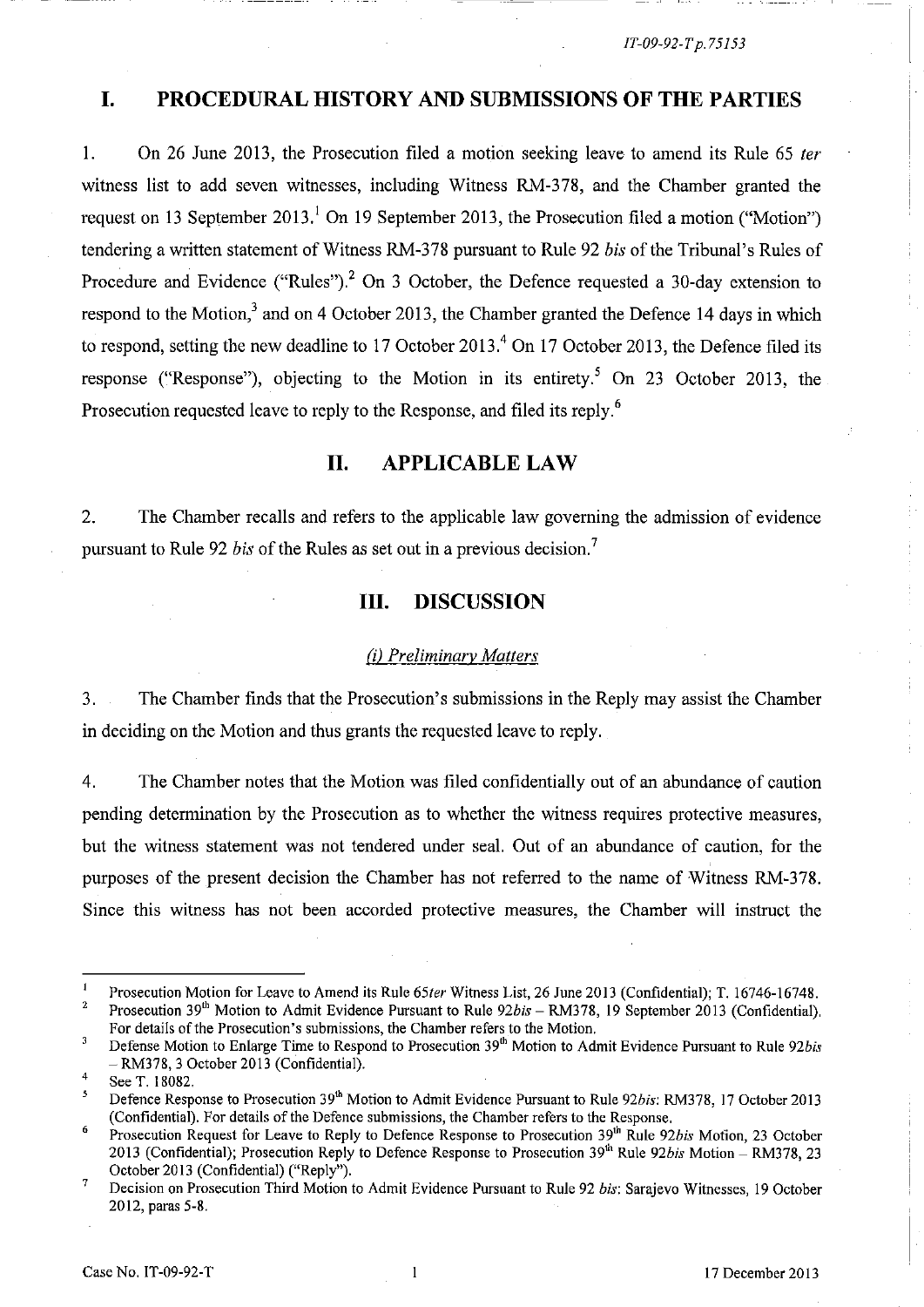Registry to change the status of the witness statement into public, unless the Prosecution files a request for protective measures.

5. The Chamber further notes that the proffered witness statement is not submitted with corresponding attestations and declarations as required by Rule 92 *bis* CB) of the Rules. Unattested witness statements have previously been conditionally admitted by this Chamber pending their formal attestation.<sup>8</sup> In line with this practice, provided that all other admissibility requirements are met, the Chamber will conditionally admit the unattested witness statement pending the filing of the required attestations and declarations.

#### *(ii) Admissibility Pursuant to Rule 89 (C) of the Rules*

6. The proffered witness statement provides information on events related to Han Pijesak in 1992, conditions in Srebrenica between April 1993 and July 1995 including information on humanitarian convoys, and events in Srebrenica in June and July of 1995 including the formation and movements of the column. Furthermore, the witness statement appears to provide information on one Scheduled Incident. The Chamber is therefore satisfied that the evidence is relevant to this Scheduled Incident and, more generally, Counts 1 through 8 of the Indictment.

7. With regard to the Defence's objection that the witness statement contains "extreme hearsay", which renders the statement unreliable, the Chamber recalls that hearsay evidence is in principle admissible and the weight to be attributed to it by the Chamber will be assessed in light of all the evidence before it.<sup>9</sup> As a general observation, the Chamber considers that it is clear, from the portions of the statement referred to by the Defence, that the witness does not have direct knowledge of certain subjects.<sup>10</sup> The Chamber does not consider that the portions of hearsay evidence affect the overall reliability of the evidence and reiterates that it will carefully review the claims of fact witnesses and their sources of knowledge. However, with regard to the specific Defence objection against the portion of paragraph 43 of the witness statement that concerns chemical weapons, the Chamber considers the nature and source of this portion of the evidence to be vague to the extent that its reliability is undermined. **11** For the foregoing reasons and, considering that the proffered witness statement appears to be internally consistent and presented in a coherent

Decision on Prosecution Third Motion to Admit Evidence Pursuant to Rule 92 *his:* Sarajevo Witnesses, 19 October 2012, para. 27 and references cited therein.

 $\mathbf{9}$ *See Prosecutor v. Aleksovski*, Case No. IT-95-14/1-AR73, Decision on Prosecutor's Appeal on Admissibility of Evidence, 16 February 1999, para. 15.

 $\frac{10}{11}$  Response, para. 18.

Response, para. 18(c). Contrary to the Defence's indication, the Chamber does not consider this portion of the **statement to be hearsay evidence as the witness does not indicate that his conclusions were based on something he**  heard from others.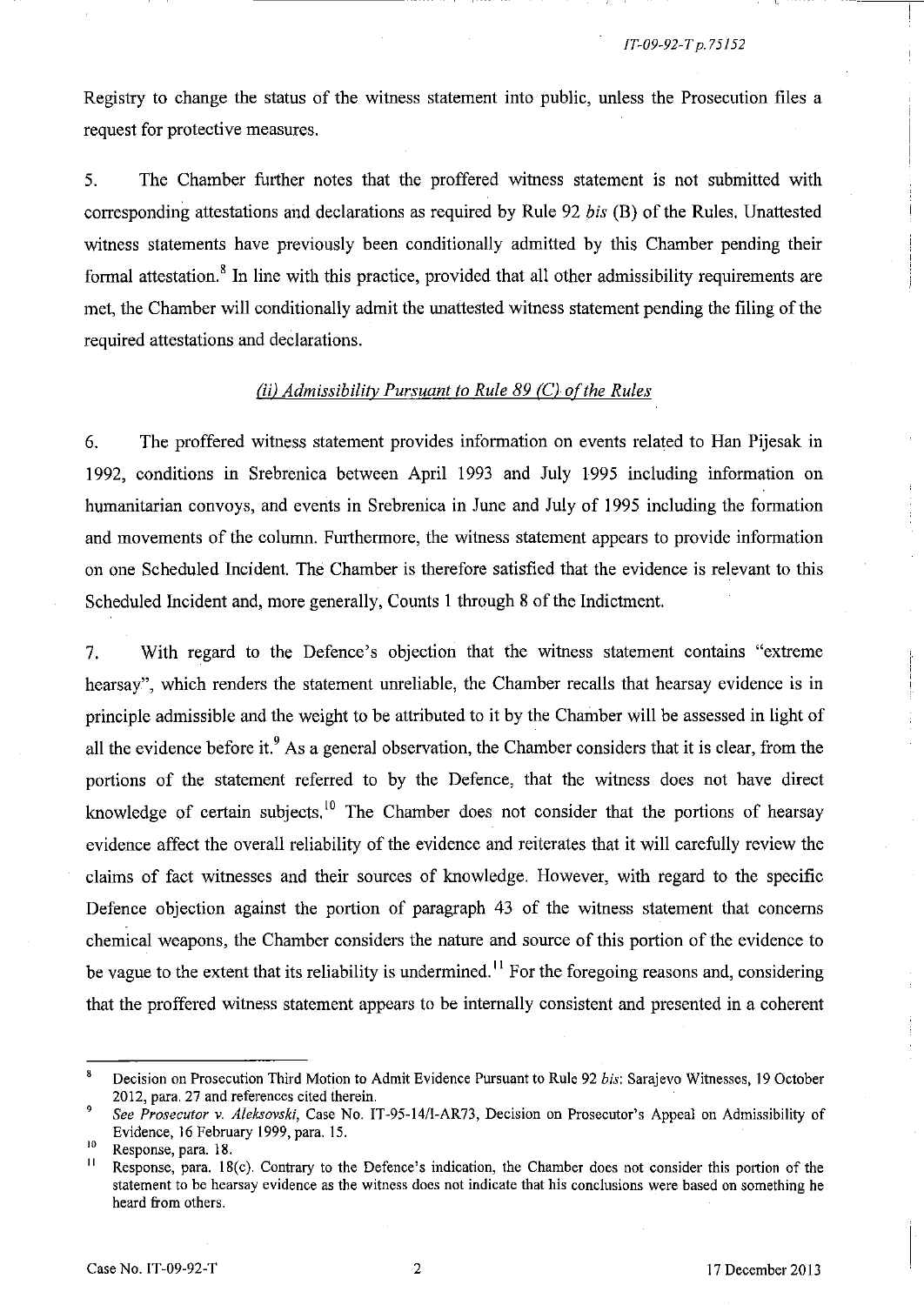#### *IT-09-92-T p. 75151*

manner, the Chamber finds the witness statement to be of probative value, with the exception of the portion of paragraph 43 that begins after the sentence ending "committed suicide".

8. In light of the foregoing, the Chamber will deny the admission into evidence of the portion of paragraph 43 specified above without prejudice. But for this portion, the Chamber finds the witness statement admissible pursuant to Rule 89 (C) of the Rules,

#### *(iii) Admissibility Pursuant to Rule 92 bis of the Rules*

9. The tendered witness statement does not relate to the acts and conduct of the Accused. Instead, it relates mainly to the establishment of the alleged crime base of the case.

10. With regard to factors weighing in favour of admitting evidence in the form of a written statement, the Chamber firstly notes the Prosecution's submission that the witness statement of RM-378 corroborates the written and oral evidence received from Witness RM-314.<sup>12</sup> In this regard, the Chamber notes the Defence's argument that Witness RM-3l4 did not identify Witness RM-378 as the person having treated him, and the latter's evidence is therefore not corroborated by the former. 13 However, in his testimony, Witness RM-314 explicitly identified Witness RM-378 by name as the person who had treated him.<sup>14</sup> The Chamber therefore finds the Defence's argument in this respect without merit.

11. Furthermore, the Defence argues that the testimony of Witness RM-3l4 about the type of wounds he received and how he received them conflicts with medical documentation issued upon his treatment,<sup>15</sup> and that therefore it is unclear whether the evidence of Witness RM-378 is supposed to be corroborative of the testimony of Witness RM-314 or the medical documentation.<sup>16</sup> In this respect, the Chamber recalls that, pursuant to Rule 92 *bis* (A)(i)(a) of the Rules, a factor weighing in favour of admitting evidence in the form of a written statement is whether the evidence is of a cumulative nature, in that other witnesses will give or have given oral testimony of similar facts. Noting that both Witness RM-314 and Witness RM-378 give evidence related to the same Scheduled Incident, the Chamber is satisfied that the proffered witness statement is, in this respect, cumulative to the oral evidence received from Witness RM-314. Considering further that, in the proffered witness statement, Witness RM-378 states that he does not remember the details of the wound he treated, the Chamber does not find it necessary to require the witness to attend for crossexamination in this regard.

1-

 $12$  Motion, paras 2, 6; Reply, para. 2.

**<sup>13</sup>Response, para. 13.** 

T. 10863.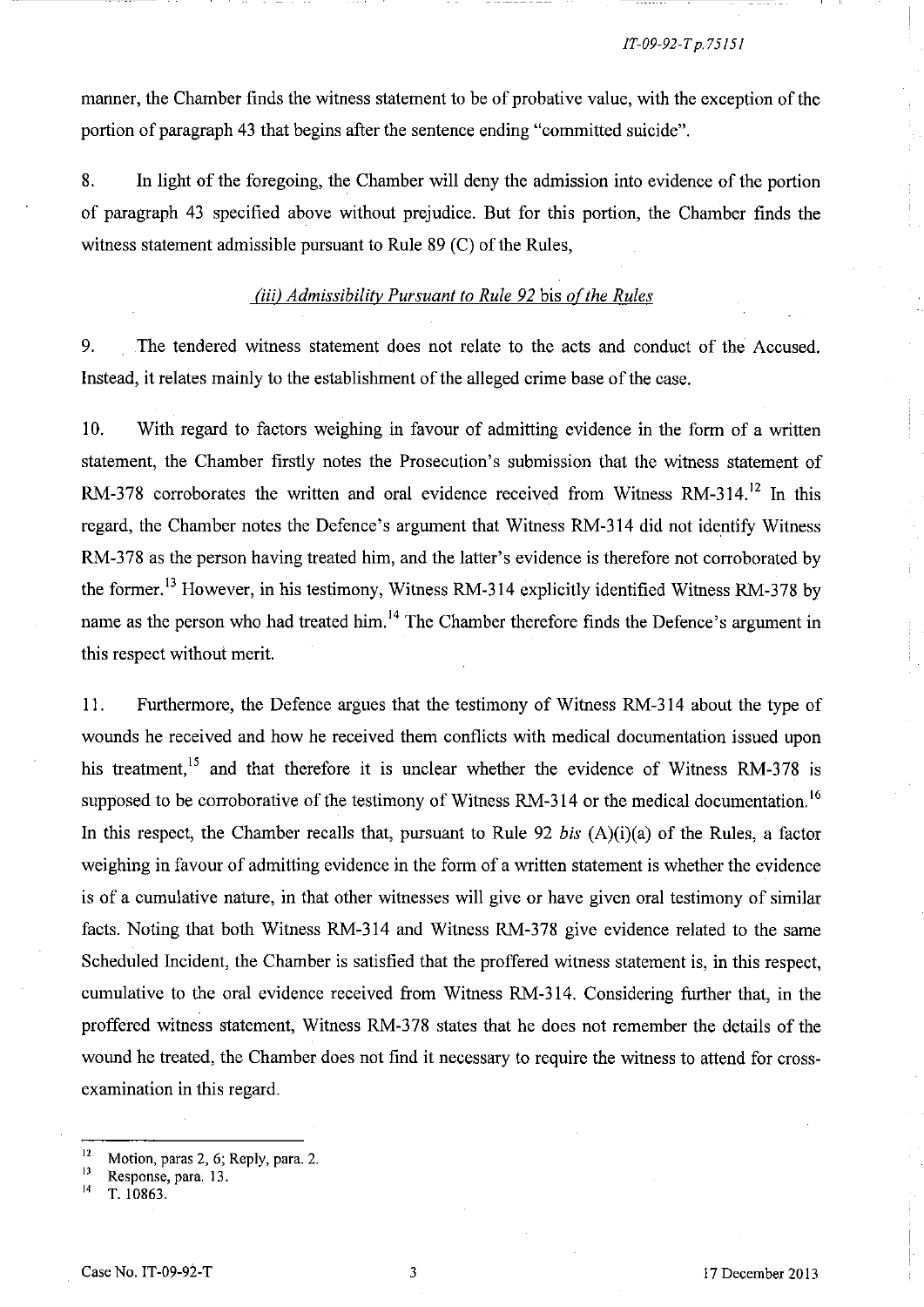#### *IT-09-92-T p.75150*

I '

12. With regard to the portions of the witness statement related to the conditions in Srebrenica between April 1993 and June 1995, including evidence concerning humanitarian convoys, as well as the portions of the statement dealing with events in Srebrenica in June and July 1995, including evidence related to the formation and movements of the column, the Chamber notes that it has received oral evidence of similar facts from a number of other witnesses, and is thus satisfied that major parts of this evidence are of a cumulative nature.<sup>17</sup>

13. With regard to the evidence concerning events in Han Pijesak in 1992, the Chamber notes that this portion of the evidence does not appear to be cumulative with oral evidence the Chamber has received or anticipates to receive from other witnesses. In this respect, the Chamber further considers that this evidence relates in part to relevant military background and covers only four paragraphs in the witness statement.

14. In determining whether or not to admit the proffered evidence pursuant to Rule 92 *his* of the Rules, the Chamber further considers as a factor weighing in favour of admission that the proffered witness statement relates largely to the impact of crimes on victims.

15. In light of the foregoing, the Chamber does not consider it necessary to require the witness to attend for cross-examination and concludes that the tendered witness statement is admissible pursuant to Rule 92 *his* of the Rules, with the exception of the portion specified in paragraph seven above.

#### **IV. DISPOSITION**

16. For the foregoing reasons, pursuant to Rules 89 and 92 *his* of the Rules, the Chamber

**GRANTS** the request to reply;

#### **GRANTS** the Motion in **PART;**

**CONDITIONALLY ADMITS** into evidence, **UNDER SEAL,** the ICTY Statement of Witness RM-378 dated 3 October 2012, bearing the ERN 0684-1942-0684-1954, with the exception of the portion specified in paragraph seven above, pending the filing of a corresponding attestation and declaration in compliance with the requirements of Rule 92 *his* (B) of the Rules;

<sup>&</sup>lt;sup>15</sup> *See* D282 and D283.

<sup>16</sup> Response, para. 14. *See* T. 10894-10899.

See, inter alia, Rupert Smith, Pyers Tucker, David Fraser, Cornelis Nicolai and Witness RM-253.